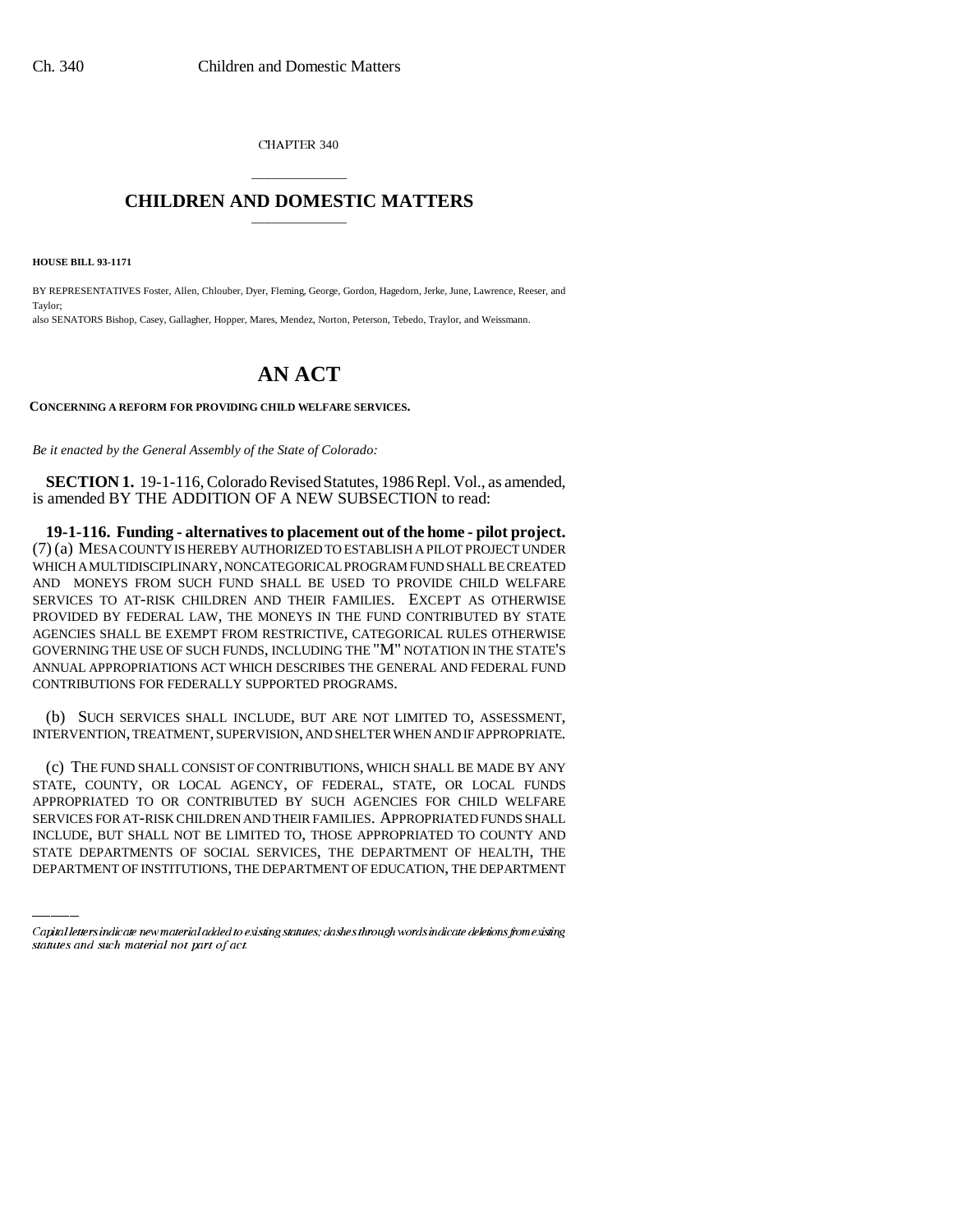OF PUBLIC SAFETY, THE JUDICIAL DEPARTMENT, AND THE JOB TRAINING PARTNERSHIP OFFICE IN THE GOVERNOR'S OFFICE. EACH STATE AGENCY'S CONTRIBUTION TO THE FUND SHALL BE CONTINGENT UPON AND EQUAL TO CONTRIBUTIONS FROM THE PILOT COUNTY AND ANY OTHER LOCAL AGENCY THAT PARTICIPATES AND SEEKS MONEY FROM THE FUND.

(d) THE COUNTY BOARD OF SOCIAL SERVICES FOR THE PILOT COUNTY SHALL CONVENE A MEETING OF THE LOCAL AND STATE AGENCIES THAT PROVIDE CHILD WELFARE SERVICES TO AT-RISK CHILDREN AND THEIR FAMILIES, THAT WILL PARTICIPATE IN THE PILOT PROGRAM, AND THAT SEEK MONEYS FROM THE FUND. THE MEETING SHALL BE FOR THE PURPOSE OF DEVELOPING AND ADOPTING A MEMORANDUM OF UNDERSTANDING BETWEEN SUCH AGENCIES AND THE COUNTY BOARD OF SOCIAL SERVICES CONCERNING THE AMOUNT OF CONTRIBUTIONS TO THE FUND DESCRIBED IN PARAGRAPH (c) OF THIS SUBSECTION (7) AND THE ALLOCATION AND USE OF MONEYS ALLOCATED FROM THE FUND. THE MEMORANDUM OF UNDERSTANDING SHALL PROVIDE FOR THE DESIGNATION OF A GOVERNING ENTITY TO OVERSEE THE ADMINISTRATION OF THE FUND AND A FISCAL AGENT, A THREE-YEAR PLAN, PROVISIONS FOR EVALUATING THE PROGRAMMATIC AND FISCAL IMPACT AND OVERALL EFFECTIVENESS OF THE PILOT PROJECT, AND A PROCESS FOR SUBMITTING THE RESULTS OF SUCH EVALUATION TO THE GENERAL ASSEMBLY AND STATE OFFICIALS ON AN ANNUAL BASIS.

(e) THE THREE-YEAR PLAN DESCRIBED IN PARAGRAPH (d) OF THIS SUBSECTION (7) SHALL BE REVIEWED FOR APPROVAL BY THE STATE AGENCIES AFFECTED BY THE IMPLEMENTATION OF SUCH PLAN. THE STATE AGENCIES SHALL ACT ON SUCH PLAN WITHIN NINETY DAYS AFTER SUCH PLAN IS SUBMITTED TO THE STATE AGENCIES. IT IS THE INTENT OF THE GENERAL ASSEMBLY THAT THE PLAN DESCRIBED IN SAID PARAGRAPH BE IMPLEMENTED AND THAT THE STATE AGENCIES COOPERATE IN THE DEVELOPMENT AND IMPLEMENTATION OF SUCH PLAN. PRIOR TO THE IMPLEMENTATION OF THE PILOT PROGRAM, A COPY OF THE APPROVED PLAN SHALL BE SUBMITTED TO THE JOINT BUDGET COMMITTEE OF THE GENERAL ASSEMBLY.

**SECTION 2. Appropriation - adjustment to 1993 long bill.** (1) In addition to any other appropriation, there is hereby appropriated, out of any moneys in the general fund not otherwise appropriated, to the department of social services for allocation to the Mesa county department of social services, for the fiscal year beginning July 1, 1993, the sum of two hundred thousand dollars (\$200,000), or so much thereof as may be necessary, for the alternatives to out-of-home placement pilot project authorized by this act.

(2) For the implementation of this act, appropriations made in the annual general appropriation act for the fiscal year beginning July 1, 1993, shall be adjusted as follows:

(a) The general fund appropriation to the department of institutions, division of youth services, community programs, for SB91-94 pilot projects, shall be decreased by fifty thousand dollars (\$50,000);

(b) The general fund appropriation to the department of institutions, division of mental health, mental health institutions, personal services, shall be decreased by fifty thousand dollars (\$50,000); and